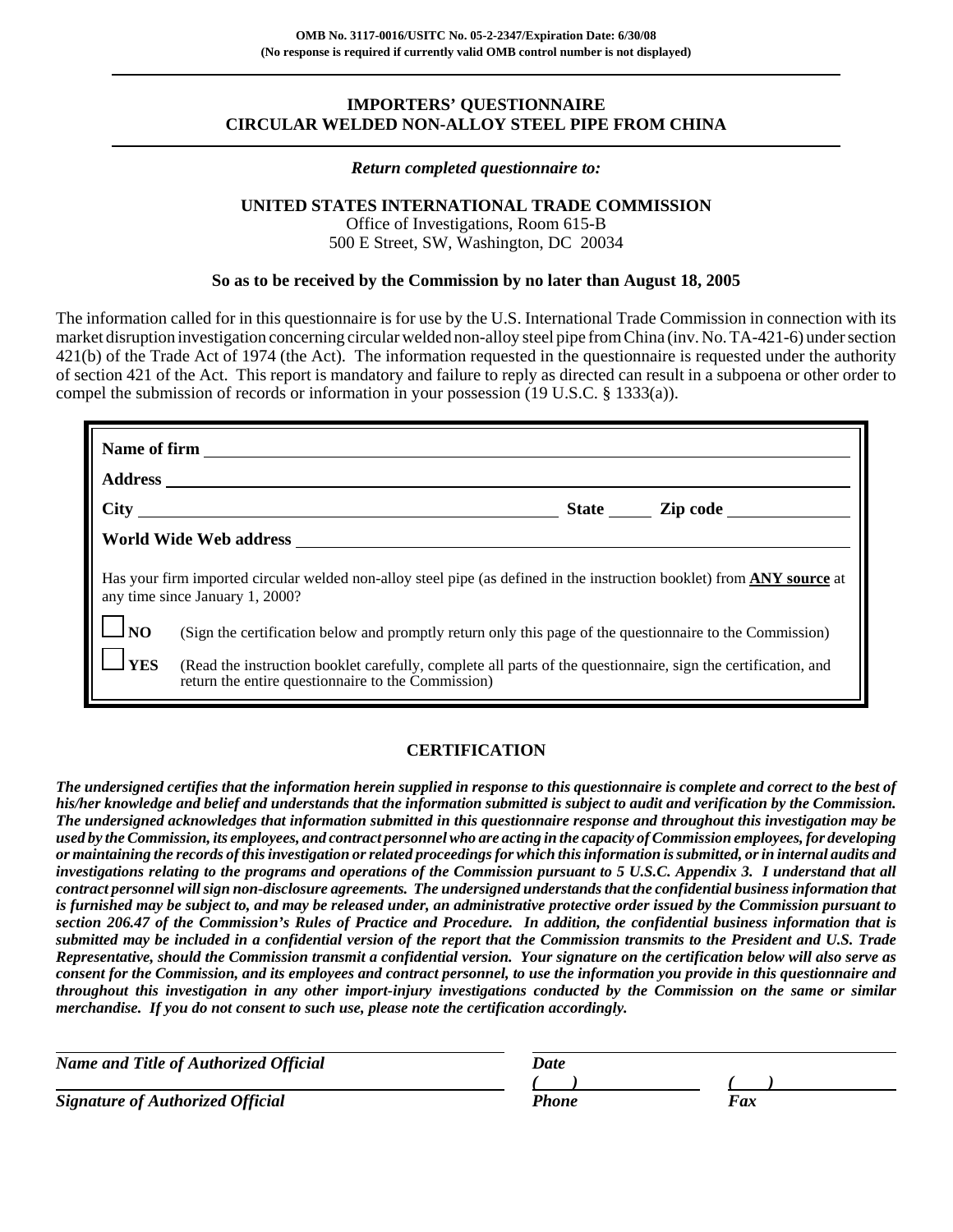## **PART I.**–**GENERAL QUESTIONS**

The questions in this questionnaire have been reviewed with market participants to ensure that issues of concern are adequately addressed and that data requests are sufficient, meaningful, and as limited as possible. Public reporting burden for this questionnaire is estimated to average 20 hours per response, including the time for reviewing instructions, searching existing data sources, gathering the data needed, and completing and reviewing the questionnaire. Send comments regarding the accuracy of this burden estimate or any other aspect of this collection of information, including suggestions for reducing the burden, to the Office of Investigations, U.S. International Trade Commission, 500 E Street, SW, Washington, DC 20034.

I-1. Please report below the actual number of hours required and the cost to your firm of preparing the reply to this questionnaire and completing the form.

| hours | dollars |
|-------|---------|
|       |         |

I-2. Provide the name and address of establishment(s) covered by this questionnaire (see page 3 of the instruction booklet for reporting guidelines). If your firm is publicly traded, please specify the stock exchange and trading symbol.

| Is your firm owned, in whole or in part, by any other firm? | $I-3$ . |  |  |  |  |  |  |  |  |  |
|-------------------------------------------------------------|---------|--|--|--|--|--|--|--|--|--|
|-------------------------------------------------------------|---------|--|--|--|--|--|--|--|--|--|

 $\Box$  Yes–List the following information.

| Firm name | Address                                                                                                                                                                                                                                                                                | Extent of<br>ownership |
|-----------|----------------------------------------------------------------------------------------------------------------------------------------------------------------------------------------------------------------------------------------------------------------------------------------|------------------------|
|           |                                                                                                                                                                                                                                                                                        |                        |
|           | Does your firm have any related firms, either domestic or foreign, which are engaged in<br>importing circular welded non-alloy steel pipe from China into the United States or which are<br>engaged in exporting circular welded non-alloy steel pipe from China to the United States? |                        |
|           |                                                                                                                                                                                                                                                                                        |                        |

| Firm name | Address | Affiliation |
|-----------|---------|-------------|
|           |         |             |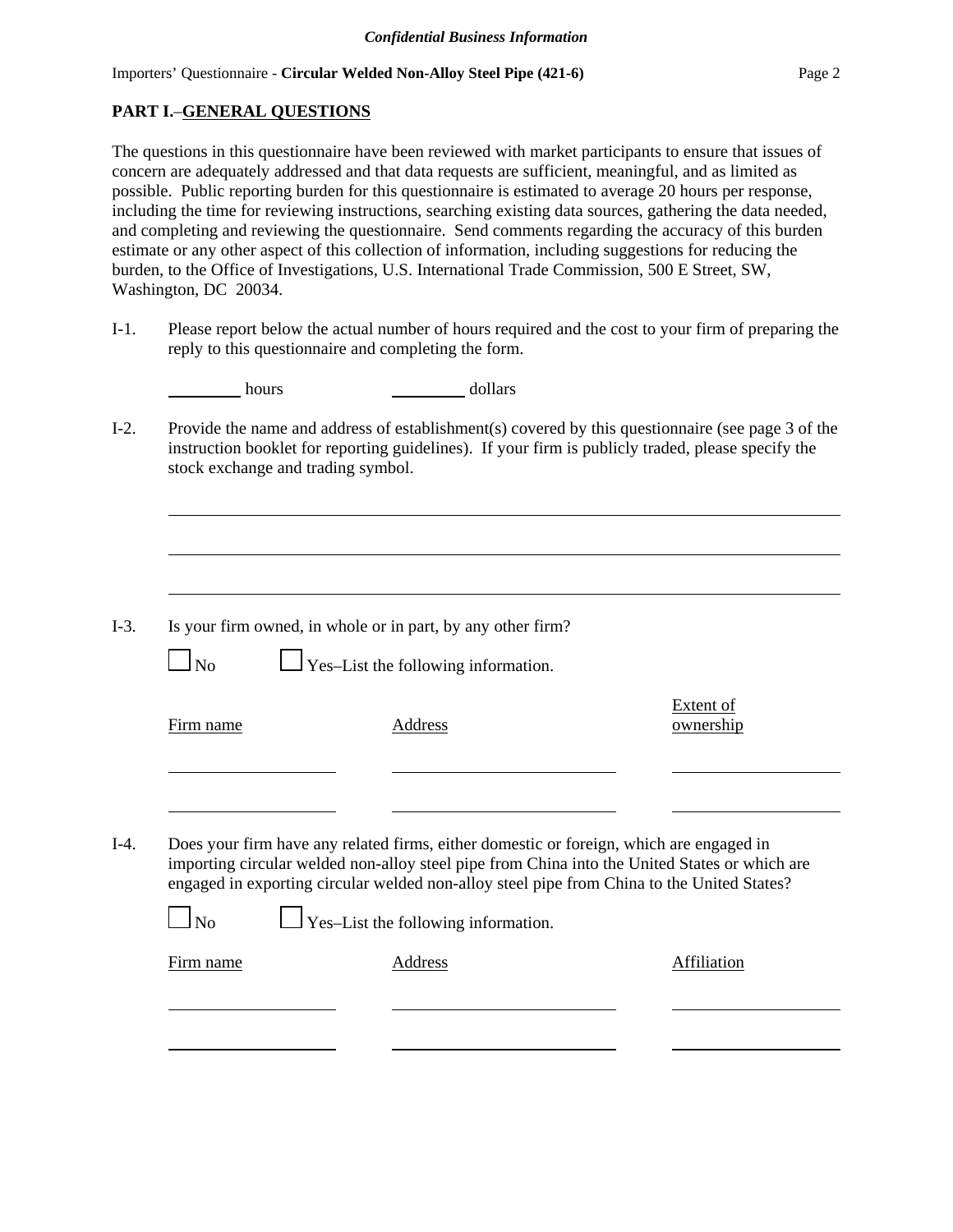## **PART I.**–**GENERAL QUESTIONS**–*Continued*

I-5. Does your firm have any related firms, either domestic or foreign, which are engaged in the production of circular welded non-alloy steel pipe?

| Firm name                                                                                                   | <b>Address</b>                              |                                                                              | <b>Affiliation</b>                                                                                |
|-------------------------------------------------------------------------------------------------------------|---------------------------------------------|------------------------------------------------------------------------------|---------------------------------------------------------------------------------------------------|
|                                                                                                             |                                             |                                                                              |                                                                                                   |
| pipe. More than one answer may be applicable.                                                               |                                             |                                                                              | Please indicate the nature of your firm's importing operations on circular welded non-alloy steel |
| I Importer of record                                                                                        |                                             | Takes title to the imported product(s)                                       |                                                                                                   |
|                                                                                                             | $\Box$ Consignee of the imported product(s) |                                                                              | Customs broker or freight forwarder                                                               |
|                                                                                                             |                                             |                                                                              |                                                                                                   |
|                                                                                                             |                                             |                                                                              | Please indicate whether your firm enters circular welded non-alloy steel pipe into, or withdraws  |
|                                                                                                             | No                                          | such merchandise from, foreign trade zones or bonded warehouses.<br>Yes      |                                                                                                   |
|                                                                                                             | $\overline{\phantom{a}}$ No                 | Yes                                                                          |                                                                                                   |
|                                                                                                             |                                             |                                                                              | Please indicate whether your firm imports circular welded non-alloy steel pipe under the TIB      |
| $\ln$                                                                                                       | Yes                                         |                                                                              |                                                                                                   |
| contact).<br>Foreign trade zones<br><b>Bonded warehouses</b><br>(temporary importation under bond) program. |                                             | import relief investigations in the United States or in any other countries? | To your knowledge, have the products subject to this investigation been the subject of any other  |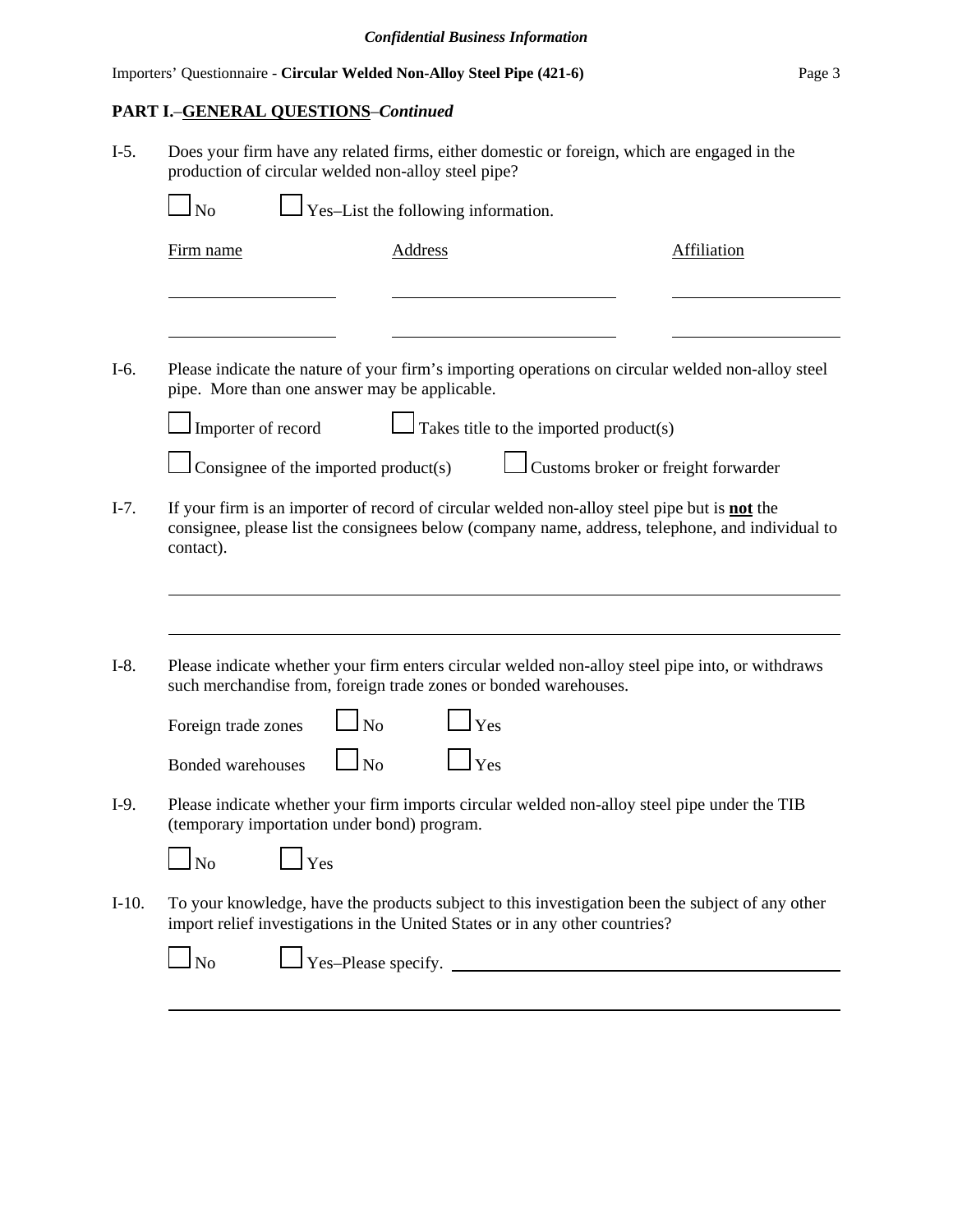## **PART II.**–**TRADE AND RELATED INFORMATION**

Further information on this part of the questionnaire can be obtained from Fred Ruggles (202-205-3187 or e-mail fred.ruggles@usitc.gov). **Supply all data requested on a calendar-year basis.**

II-1. Who should be contacted regarding the requested trade and related information?

|            | Name and title                                              |                                                                                                                                                                                                                                                                                                                                                                             |
|------------|-------------------------------------------------------------|-----------------------------------------------------------------------------------------------------------------------------------------------------------------------------------------------------------------------------------------------------------------------------------------------------------------------------------------------------------------------------|
|            | Phone No.                                                   | E-mail address                                                                                                                                                                                                                                                                                                                                                              |
| $\log$     | circular welded non-alloy steel pipe since January 1, 2000? | Has your firm experienced any plant openings, relocations, expansions, acquisitions,<br>consolidations, closures, or prolonged shutdowns because of strikes or equipment failure, or any<br>other change in the character of your operations or organization relating to the importation of<br>Yes-Supply details as to the time, nature, and significance of such changes. |
|            | from China for delivery after June 30, 2005?                | Has your firm imported or arranged for the importation of circular welded non-alloy steel pipe                                                                                                                                                                                                                                                                              |
|            |                                                             |                                                                                                                                                                                                                                                                                                                                                                             |
| $\Box$ No  |                                                             |                                                                                                                                                                                                                                                                                                                                                                             |
|            |                                                             | Yes-Indicate when such orders are to be delivered and the quantities involved.                                                                                                                                                                                                                                                                                              |
| elaborate. |                                                             | If your firm also produces circular welded non-alloy steel pipe in the United States, please<br>indicate your reasons for importing this product. If your reasons differ by source, please                                                                                                                                                                                  |
|            |                                                             | Please provide the HTS number(s) under which your firm (or agent) imported the subject circular                                                                                                                                                                                                                                                                             |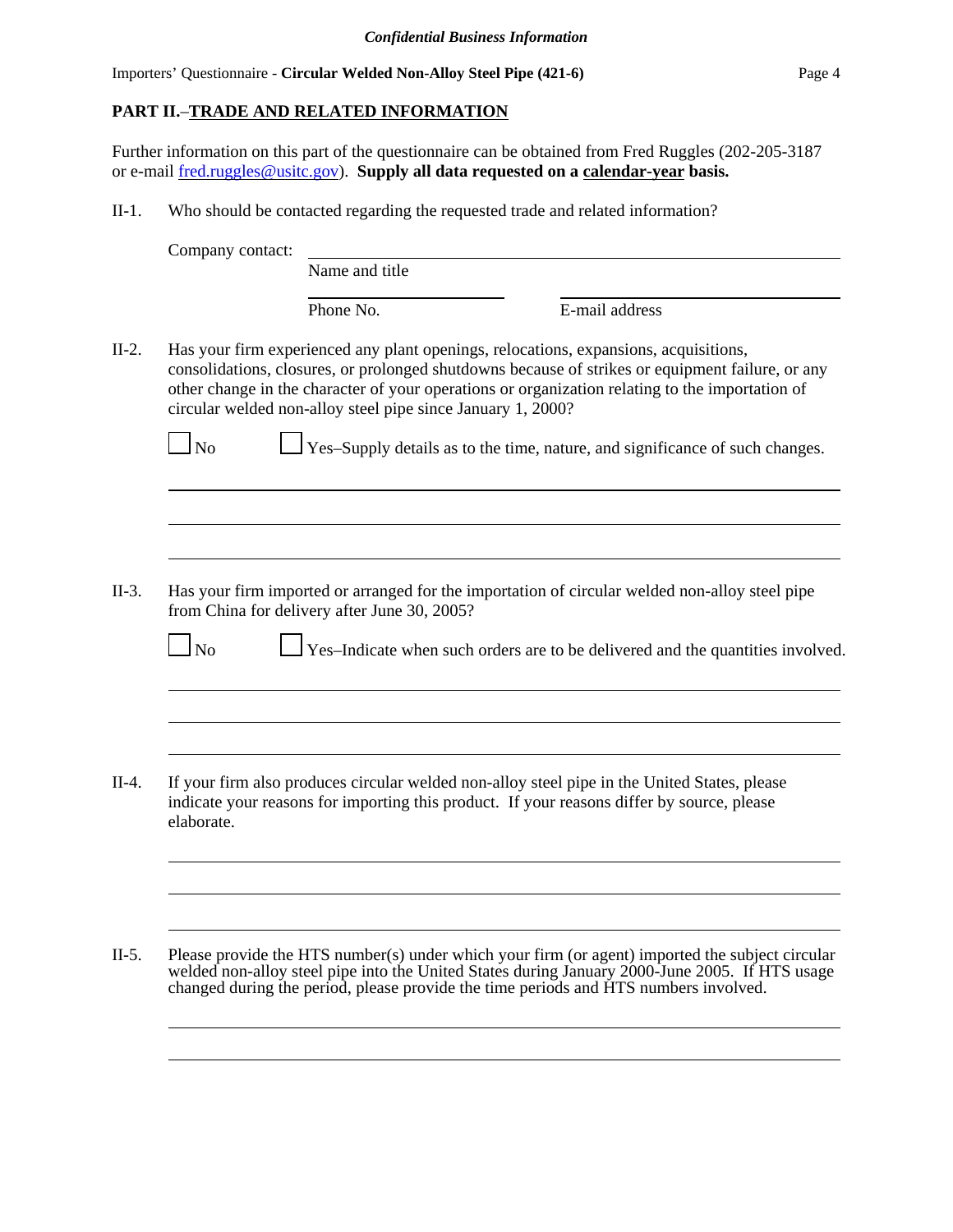Importers' Questionnaire - **Circular Welded Non-Alloy Steel Pipe (421-6)** Page 5

#### **PART II.**–**TRADE AND RELATED INFORMATION**–*Continued*

II-6. Please discuss the impact of the following developments with respect to your firm's circular welded non-alloy steel pipe operations since January 1, 2000 (use additional pages as necessary):

a) the imposition, modification, and termination of the U.S. safeguard tariffs (March 2002- December 2003) on standard pipe and other forms of welded tubular products (except OCTG and line pipe)--

b) the imposition, modification, and termination of the U.S. safeguard (March 2002-December 2003) tariffs on flat-rolled steel--

c) the closure or relocation of circular welded non-alloy steel pipe capacity in the United States generally as well as on a regional basis (please identify firms and time frames involved)--

d) demand trends among key end users--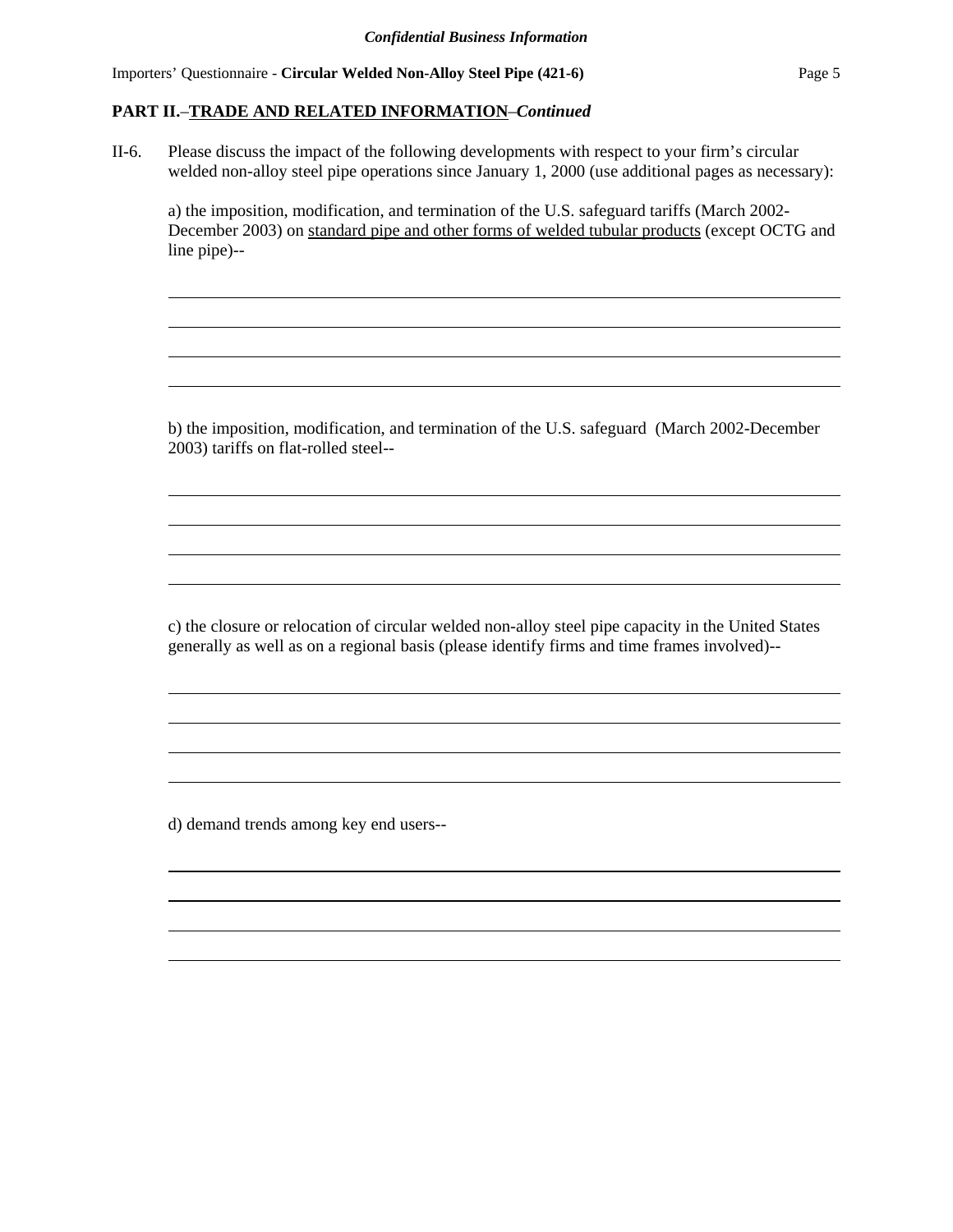## **PART II.**–**TRADE AND RELATED INFORMATION**–*Continued*

L,  $\overline{\phantom{a}}$ 

II-7. **IMPORTS BY SOURCE–Circular welded non-alloy steel pipe**.–Report your firm's imports and your firm's shipments and inventories of circular welded non-alloy steel pipe imported by your firm during the specified periods. (See definitions in the instruction booklet.) **Report separately for China and for all other sources combined. Photocopy as many pages as you need.**

| China                                                                                                                                                                                                                                                                                                                                                          |      | All other sources combined <sup>1</sup>               |              |      |      |      |      |
|----------------------------------------------------------------------------------------------------------------------------------------------------------------------------------------------------------------------------------------------------------------------------------------------------------------------------------------------------------------|------|-------------------------------------------------------|--------------|------|------|------|------|
|                                                                                                                                                                                                                                                                                                                                                                |      | (Quantity in short tons, value in \$1,000)            |              |      |      |      |      |
|                                                                                                                                                                                                                                                                                                                                                                |      | <b>Calendar years</b>                                 | January-June |      |      |      |      |
| <b>Item</b>                                                                                                                                                                                                                                                                                                                                                    | 2000 | 2001                                                  | 2002         | 2003 | 2004 | 2004 | 2005 |
| <b>BEGINNING-OF-PERIOD INVENTORIES</b><br>(quantity)                                                                                                                                                                                                                                                                                                           |      |                                                       |              |      |      |      |      |
| IMPORTS:2                                                                                                                                                                                                                                                                                                                                                      |      |                                                       |              |      |      |      |      |
| Quantity of imports                                                                                                                                                                                                                                                                                                                                            |      |                                                       |              |      |      |      |      |
| Value of imports                                                                                                                                                                                                                                                                                                                                               |      |                                                       |              |      |      |      |      |
| <b>U.S. SHIPMENTS:</b>                                                                                                                                                                                                                                                                                                                                         |      |                                                       |              |      |      |      |      |
| <b>Commercial shipments:</b>                                                                                                                                                                                                                                                                                                                                   |      |                                                       |              |      |      |      |      |
| Quantity of commercial shipments                                                                                                                                                                                                                                                                                                                               |      |                                                       |              |      |      |      |      |
| Value of commercial shipments                                                                                                                                                                                                                                                                                                                                  |      |                                                       |              |      |      |      |      |
| Internal consumption/company transfers:                                                                                                                                                                                                                                                                                                                        |      |                                                       |              |      |      |      |      |
| Quantity of internal consumption/<br>transfers                                                                                                                                                                                                                                                                                                                 |      |                                                       |              |      |      |      |      |
| Value <sup>3</sup> of internal consumption/<br>transfers                                                                                                                                                                                                                                                                                                       |      |                                                       |              |      |      |      |      |
| <b>EXPORT SHIPMENTS:4</b>                                                                                                                                                                                                                                                                                                                                      |      |                                                       |              |      |      |      |      |
| Quantity of export shipments                                                                                                                                                                                                                                                                                                                                   |      |                                                       |              |      |      |      |      |
| Value of export shipments                                                                                                                                                                                                                                                                                                                                      |      |                                                       |              |      |      |      |      |
| <b>END-OF-PERIOD INVENTORIES<sup>5</sup></b><br>(quantity)                                                                                                                                                                                                                                                                                                     |      |                                                       |              |      |      |      |      |
| <b>U.S. COMMERCIAL SHIPMENTS TO:</b><br>Distributors (quantity)                                                                                                                                                                                                                                                                                                |      |                                                       |              |      |      |      |      |
| End users (quantity)                                                                                                                                                                                                                                                                                                                                           |      |                                                       |              |      |      |      |      |
| <sup>1</sup> Please identify these sources:                                                                                                                                                                                                                                                                                                                    |      |                                                       |              |      |      |      |      |
| <sup>2</sup> Please identify the foreign producers, if known:                                                                                                                                                                                                                                                                                                  |      |                                                       |              |      |      |      |      |
| <sup>3</sup> Sales to related firms (including internal consumption) must be valued at fair market value. In the event that you<br>use a different basis for valuing these sales within your company, please specify that basis (e.g., cost, cost plus,<br>etc.) and provide value data using that basis for 2000, 2001, 2002, 2003, and 2004: _______________ |      |                                                       |              |      |      |      |      |
| <sup>4</sup> Identify your principal export markets:                                                                                                                                                                                                                                                                                                           |      |                                                       |              |      |      |      |      |
| <sup>5</sup> Reconciliation of data.--Please note that the quantities reported above should reconcile as follows:<br>beginning-of-period inventories, plus imports, less total shipments, equals end-of-period inventories. Do the data<br>reported reconcile?                                                                                                 |      |                                                       |              |      |      |      |      |
| No-Please explain:<br>Yes                                                                                                                                                                                                                                                                                                                                      |      | <u> 1980 - Johann Stoff, fransk politik (d. 1980)</u> |              |      |      |      |      |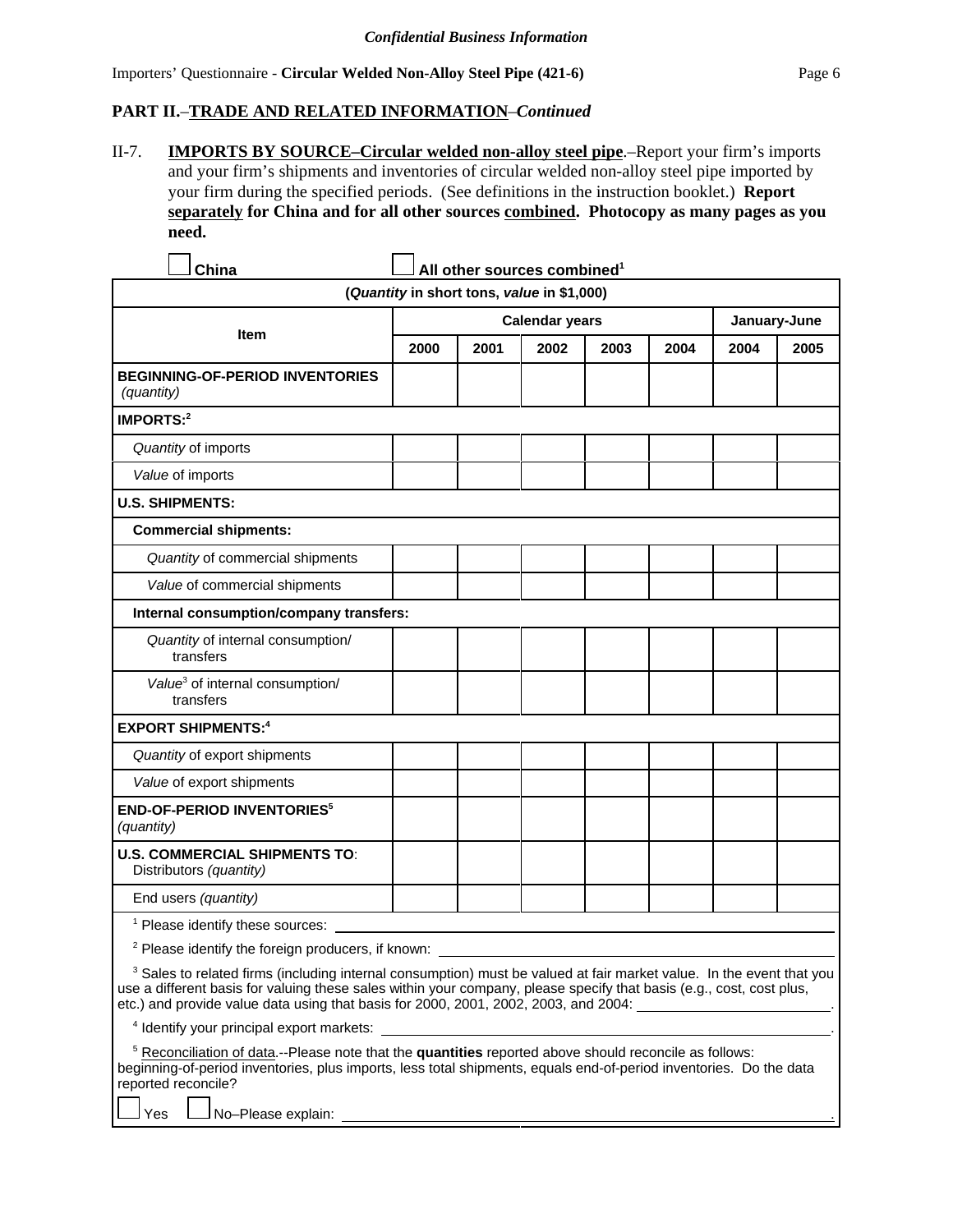#### **PART II.--TRADE AND RELATED INFORMATION--***Continued*

II-8. **U.S. imports by stenciling and type**.-- Report your firm's U.S. imports of circular welded non-alloy steel pipe imported by your U.S. establishment(s) during the specified periods. Report by stenciling and by type (black and corrosion-resistant). (See definitions in the instruction booklet.) **Report separately for China and for all other sources combined. Photocopy as many pages as you need.**

**China China China China China China China China China China China China China China China China China China China China China China China China China China China China** 

| (Quantity in short tons, value in \$1,000)                                                                                                                                                                                                                                                                                                                                                                                                           |      |      |                       |      |      |      |              |  |
|------------------------------------------------------------------------------------------------------------------------------------------------------------------------------------------------------------------------------------------------------------------------------------------------------------------------------------------------------------------------------------------------------------------------------------------------------|------|------|-----------------------|------|------|------|--------------|--|
| <b>Item</b>                                                                                                                                                                                                                                                                                                                                                                                                                                          |      |      | <b>Calendar years</b> |      |      |      | January-June |  |
|                                                                                                                                                                                                                                                                                                                                                                                                                                                      | 2000 | 2001 | 2002                  | 2003 | 2004 | 2004 | 2005         |  |
| Stenciling (quantity): <sup>1</sup>                                                                                                                                                                                                                                                                                                                                                                                                                  |      |      |                       |      |      |      |              |  |
| Stenciled to meet ONLY ASTM<br>specifications                                                                                                                                                                                                                                                                                                                                                                                                        |      |      |                       |      |      |      |              |  |
| Stenciled to meet ASTM AND API<br>specifications                                                                                                                                                                                                                                                                                                                                                                                                     |      |      |                       |      |      |      |              |  |
| Stenciled to proprietary specifications<br>(e.g., certain fence tubing)                                                                                                                                                                                                                                                                                                                                                                              |      |      |                       |      |      |      |              |  |
| Not stenciled to any specification <sup>2</sup>                                                                                                                                                                                                                                                                                                                                                                                                      |      |      |                       |      |      |      |              |  |
| Other <sup>3</sup>                                                                                                                                                                                                                                                                                                                                                                                                                                   |      |      |                       |      |      |      |              |  |
| Total <sup>4</sup>                                                                                                                                                                                                                                                                                                                                                                                                                                   |      |      |                       |      |      |      |              |  |
| <b>Product type:</b>                                                                                                                                                                                                                                                                                                                                                                                                                                 |      |      |                       |      |      |      |              |  |
| Black pipe--                                                                                                                                                                                                                                                                                                                                                                                                                                         |      |      |                       |      |      |      |              |  |
| Quantity of U.S. imports                                                                                                                                                                                                                                                                                                                                                                                                                             |      |      |                       |      |      |      |              |  |
| Value of U.S. imports                                                                                                                                                                                                                                                                                                                                                                                                                                |      |      |                       |      |      |      |              |  |
| Corrosion-resistant pipe--                                                                                                                                                                                                                                                                                                                                                                                                                           |      |      |                       |      |      |      |              |  |
| Quantity of U.S. imports                                                                                                                                                                                                                                                                                                                                                                                                                             |      |      |                       |      |      |      |              |  |
| Value of U.S. imports                                                                                                                                                                                                                                                                                                                                                                                                                                |      |      |                       |      |      |      |              |  |
| Total <sup>4</sup>                                                                                                                                                                                                                                                                                                                                                                                                                                   |      |      |                       |      |      |      |              |  |
| Quantity of U.S. imports                                                                                                                                                                                                                                                                                                                                                                                                                             |      |      |                       |      |      |      |              |  |
| Value of U.S. imports                                                                                                                                                                                                                                                                                                                                                                                                                                |      |      |                       |      |      |      |              |  |
| <sup>1</sup> Categorize the pipe according to how it was stenciled (or otherwise certified). NOTE THAT THE CATEGORIES ARE<br>MUTUALLY EXCLUSIVE (i.e., no pipe imported by your firm should be listed in more than one of the categories).<br><sup>2</sup> Please describe:<br><sup>3</sup> Please describe:<br><sup>4</sup> Totals should equal the total of U.S. imports reported in section II-7. If totals do not reconcile, please explain why. |      |      |                       |      |      |      |              |  |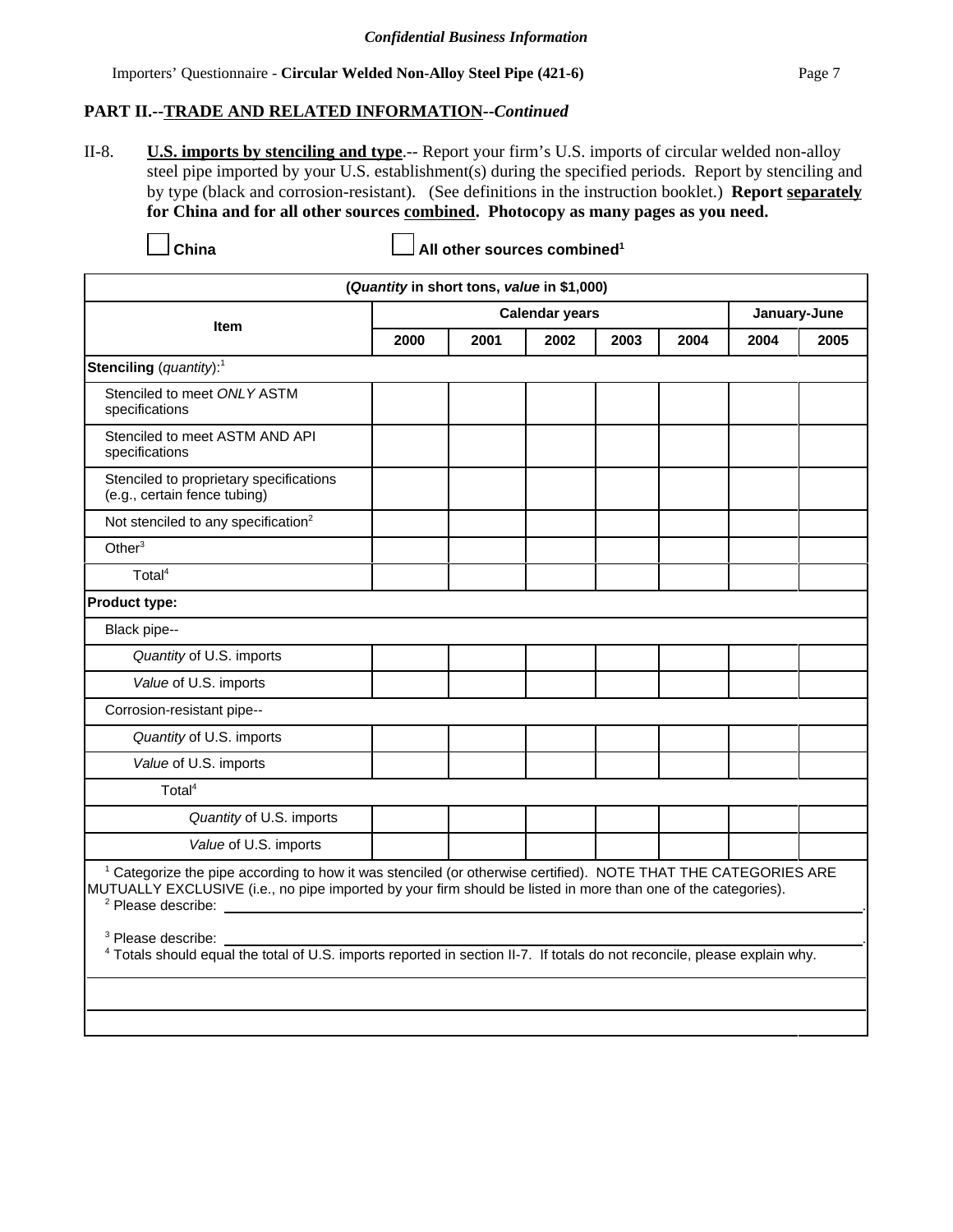## **PART II.**–**TRADE AND RELATED INFORMATION**–*Continued*

#### II-9. **Low Alloy Circular Welded Non-Alloy Steel Pipe--IMPORTS BY SOURCE**.–Report your firm's U.S. imports of low alloy circular welded steel pipe imported by your firm during the specified periods.

|                                                                   | (Quantity in short tons, value in \$1,000) |              |      |      |      |      |      |
|-------------------------------------------------------------------|--------------------------------------------|--------------|------|------|------|------|------|
|                                                                   |                                            | January-June |      |      |      |      |      |
| <b>Item</b>                                                       | 2000                                       | 2001         | 2002 | 2003 | 2004 | 2004 | 2005 |
| U.S. imports from-1                                               |                                            |              |      |      |      |      |      |
| China:                                                            |                                            |              |      |      |      |      |      |
| Quantity of U.S. imports                                          |                                            |              |      |      |      |      |      |
| Value of U.S. imports                                             |                                            |              |      |      |      |      |      |
| All other sources:                                                |                                            |              |      |      |      |      |      |
| Quantity of U.S. imports                                          |                                            |              |      |      |      |      |      |
| Value of U.S. imports                                             |                                            |              |      |      |      |      |      |
| Total                                                             |                                            |              |      |      |      |      |      |
| Quantity of U.S. imports                                          |                                            |              |      |      |      |      |      |
| Value of U.S. imports                                             |                                            |              |      |      |      |      |      |
| Please report HTS number(s) under which the imports were entered: |                                            |              |      |      |      |      |      |

#### II-10. **Multiple Stenciled Pipe Entered As Line Pipe--IMPORTS BY SOURCE**.–Report your firm's U.S. imports of pipe multiple stenciled to ASTM and API specifications entered for Customs purposes as line pipe but intended for use in standard pipe applications.

| (Quantity in short tons, value in \$1,000)                        |                       |      |      |      |              |      |      |
|-------------------------------------------------------------------|-----------------------|------|------|------|--------------|------|------|
| <b>Item</b>                                                       | <b>Calendar years</b> |      |      |      | January-June |      |      |
|                                                                   | 2000                  | 2001 | 2002 | 2003 | 2004         | 2004 | 2005 |
| $U.S.$ imports from- $1$                                          |                       |      |      |      |              |      |      |
| China:                                                            |                       |      |      |      |              |      |      |
| Quantity of U.S. imports                                          |                       |      |      |      |              |      |      |
| Value of U.S. imports                                             |                       |      |      |      |              |      |      |
| All other sources:                                                |                       |      |      |      |              |      |      |
| Quantity of U.S. imports                                          |                       |      |      |      |              |      |      |
| Value of U.S. imports                                             |                       |      |      |      |              |      |      |
| Total                                                             |                       |      |      |      |              |      |      |
| Quantity of U.S. imports                                          |                       |      |      |      |              |      |      |
| Value of U.S. imports                                             |                       |      |      |      |              |      |      |
| Please report HTS number(s) under which the imports were entered: |                       |      |      |      |              |      |      |

#### II-11. **Excluded Mechanical Tubing**.–Report your firm's U.S. imports, from all sources combined, of mechanical tubing (whether or not cold-drawn) entered under HTS number 7306.30.50.

| (Quantity in short tons, value in \$1,000) |                                       |      |      |      |      |      |      |
|--------------------------------------------|---------------------------------------|------|------|------|------|------|------|
| <b>Item</b>                                | <b>Calendar years</b><br>January-June |      |      |      |      |      |      |
|                                            | 2000                                  | 2001 | 2002 | 2003 | 2004 | 2004 | 2005 |
| Quantity of U.S. imports                   |                                       |      |      |      |      |      |      |
| Value of U.S. imports                      |                                       |      |      |      |      |      |      |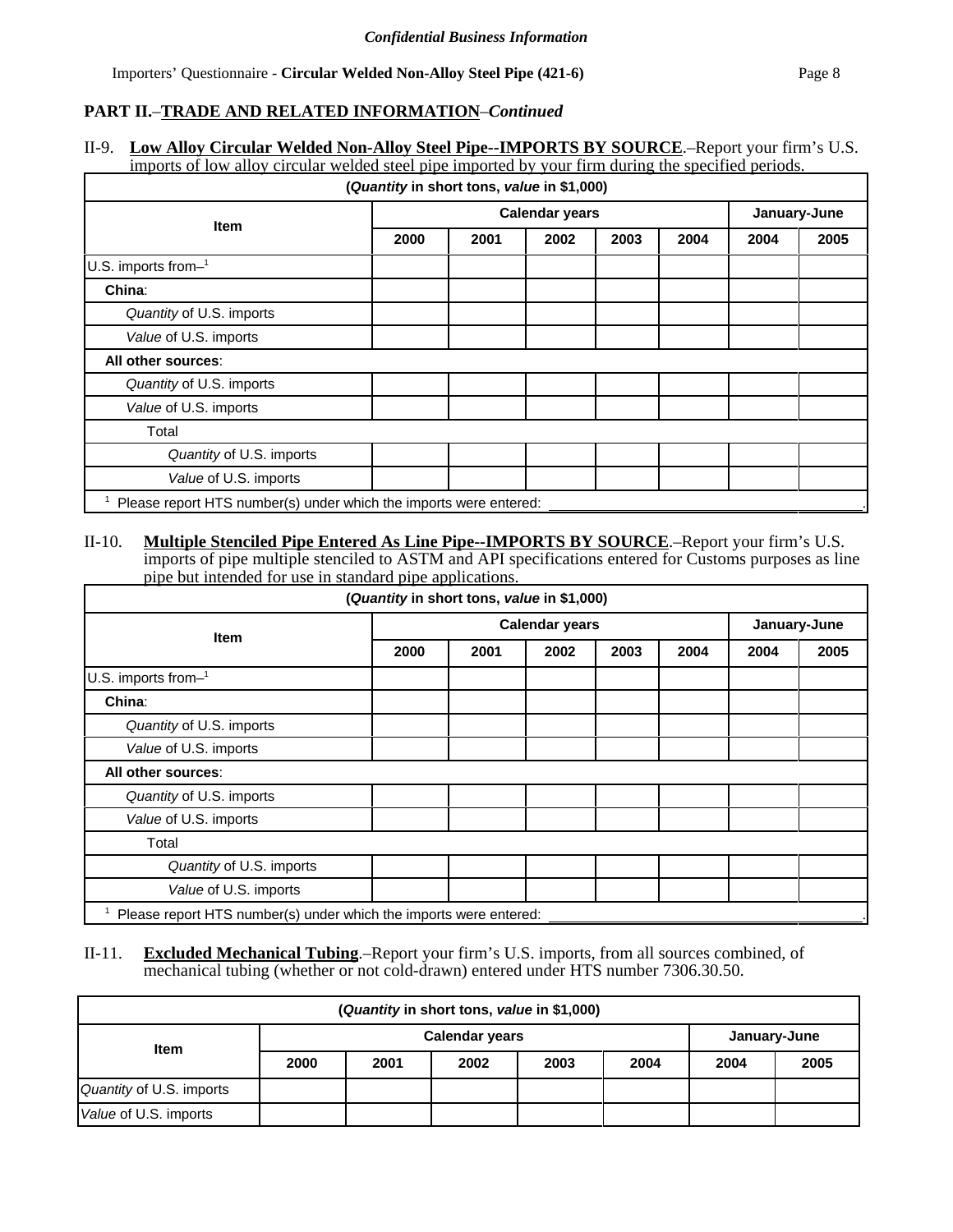Importers' Questionnaire - **Circular Welded Non-Alloy Steel Pipe (421-6)** Page 9

#### **PART III.**–**PRICING AND MARKET FACTORS**

Further information on this part of the questionnaire can be obtained from Catherine DeFilippo (202-3253 or e-mail catherine.defilippo@usitc.gov).

III-1. Who should be contacted regarding the requested pricing and related information?

Company contact:

Name and title

Phone No. **E-mail address** 

#### **Section III-A.**–**PRICE DATA**

This section requests quarterly price and quantity data, f.o.b. your U.S. point of shipment, concerning your firm's shipments of the following circular welded non-alloy steel pipe products imported from China and sold to unrelated U.S. customers during January 2000-December 2004:

*Product 1.***–**ASTM A-53 schedule 40 black plain-end, with nominal outside diameter of 2-4 inches inclusive.

*Product 2.***–**ASTM A-53 schedule 40 galvanized plain-end, with nominal outside diameter of 2-4 inches inclusive.

*Product 3.***–**ASTM A-53 schedule 40 black plain-end, with nominal outside diameter of 6-8 inches inclusive.

*Product 4.***–**Galvanized fence tube, with nominal outside diameter of 1 3/8 - 2 3/8 inches inclusive, and wall thickness of 0.055-0.075 inch.

**Please note that total dollar values should be f.o.b., U.S. point of shipment and should not include U.S.-inland transportation costs. Total dollar values should reflect the FINAL NET amount paid to you (i.e., should be net of all deductions for discounts or rebates).**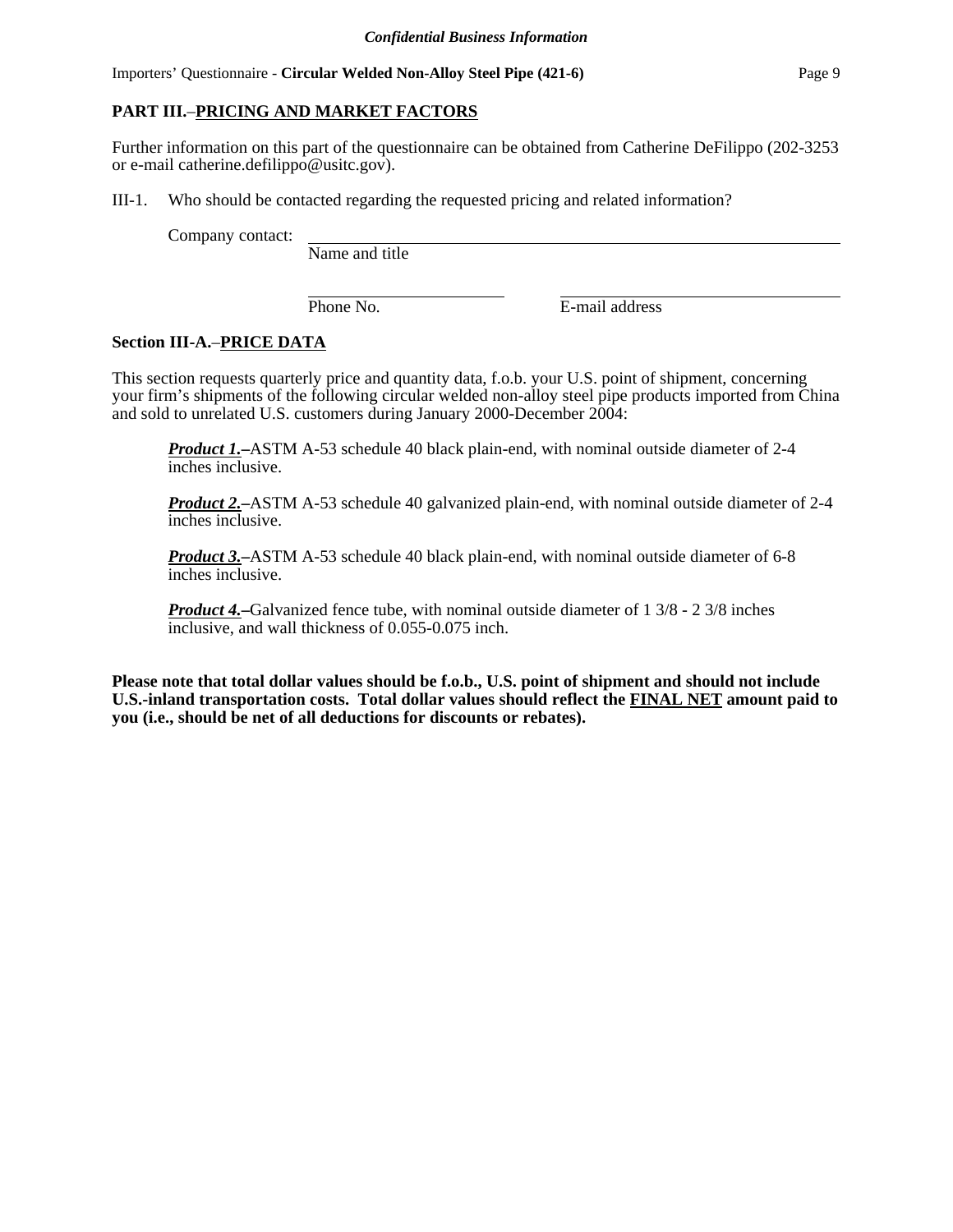#### **Section III-A.**–**PRICE DATA**–*Continued*

**COPY THIS PAGE AS NECESSARY.** Complete a separate page for each of the specified products1 imported from China and sold by your firm.

**Product 1** Product 2 Product 3 Product 4

| (Quantity in short tons, value in dollars)                                                                                                                                                               |          |              |  |  |  |
|----------------------------------------------------------------------------------------------------------------------------------------------------------------------------------------------------------|----------|--------------|--|--|--|
| <b>Period of shipment</b>                                                                                                                                                                                | Quantity | F.o.b. value |  |  |  |
| 2000:                                                                                                                                                                                                    |          |              |  |  |  |
| January-March                                                                                                                                                                                            |          |              |  |  |  |
| April-June                                                                                                                                                                                               |          |              |  |  |  |
| July-September                                                                                                                                                                                           |          |              |  |  |  |
| October-December                                                                                                                                                                                         |          |              |  |  |  |
| 2001:                                                                                                                                                                                                    |          |              |  |  |  |
| January-March                                                                                                                                                                                            |          |              |  |  |  |
| April-June                                                                                                                                                                                               |          |              |  |  |  |
| July-September                                                                                                                                                                                           |          |              |  |  |  |
| October-December                                                                                                                                                                                         |          |              |  |  |  |
| 2002:                                                                                                                                                                                                    |          |              |  |  |  |
| January-March                                                                                                                                                                                            |          |              |  |  |  |
| April-June                                                                                                                                                                                               |          |              |  |  |  |
| July-September                                                                                                                                                                                           |          |              |  |  |  |
| October-December                                                                                                                                                                                         |          |              |  |  |  |
| 2003:                                                                                                                                                                                                    |          |              |  |  |  |
| January-March                                                                                                                                                                                            |          |              |  |  |  |
| April-June                                                                                                                                                                                               |          |              |  |  |  |
| July-September                                                                                                                                                                                           |          |              |  |  |  |
| October-December                                                                                                                                                                                         |          |              |  |  |  |
| 2004:                                                                                                                                                                                                    |          |              |  |  |  |
| January-March                                                                                                                                                                                            |          |              |  |  |  |
| April-June                                                                                                                                                                                               |          |              |  |  |  |
| July-September                                                                                                                                                                                           |          |              |  |  |  |
| October-December                                                                                                                                                                                         |          |              |  |  |  |
| 2005:                                                                                                                                                                                                    |          |              |  |  |  |
| January-March                                                                                                                                                                                            |          |              |  |  |  |
| April-June                                                                                                                                                                                               |          |              |  |  |  |
| <sup>1</sup> If your product does not exactly meet the product specifications but is competitive with the specified<br>circular welded non-alloy steel pipe unit, provide a description of your product: |          |              |  |  |  |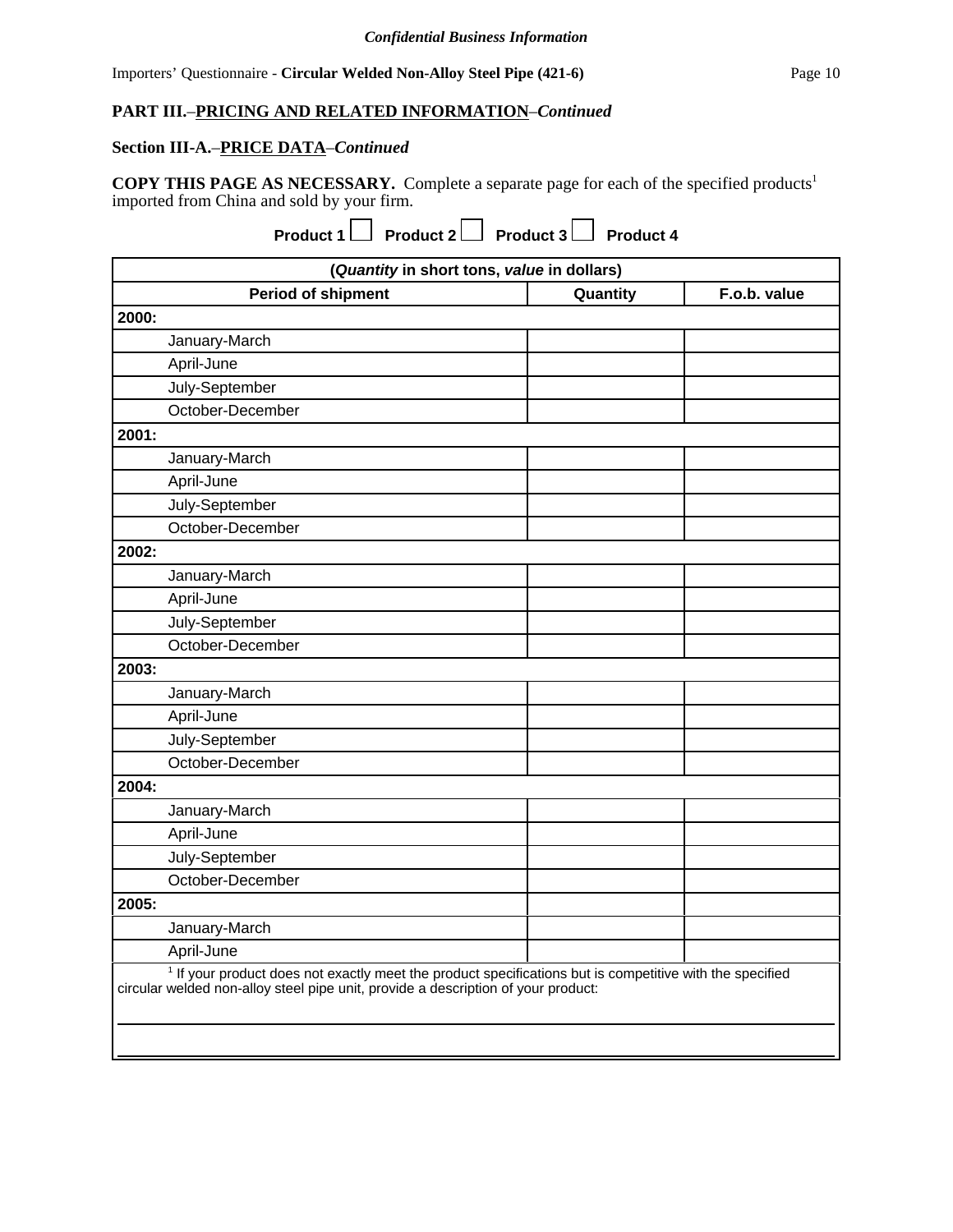#### **Section III-B.**–**PRICE-RELATED QUESTIONS**

- III-B-1. Please describe how your firm determines the prices that it charges for sales of circular welded non-alloy steel pipe (transaction by transaction negotiation, contracts for multiple shipments, set price lists, etc.). If your firm issues price lists, please include a copy of a recent price list with your submission. If your price list is large, please submit sample pages.
- III-B-2. Please describe your firm's discount policy (quantity discounts, annual total volume discounts, etc.).
- III-B-3. What are your firm's typical sales terms for circular welded non-alloy steel pipe imported from China (e.g., 2/10 net 30 days)? On what basis are your prices of such product usually quoted (e.g., f.o.b. port of entry, or delivered)?
- III-B-4. Approximately what percentage of your firm's sales of circular welded non-alloy steel pipe imported from China are on a contract (supercent) vs. spot sales (supercent) basis? If you sell on a contract basis, please answer the following questions with respect to provisions of a typical contract.

|          | (a) What is the average duration of a contract?                                            |
|----------|--------------------------------------------------------------------------------------------|
|          | (b) How frequently are contracts renegotiated?                                             |
|          | (c) Does the contract fix quantity, price, or both?                                        |
|          | (d) Does the contract have a meet or release provision?                                    |
|          | (e) What are the standard quantity requirements, if any?                                   |
|          | (f) What is the price premium for sub-minimum shipments? _____ percent                     |
| III-B-5. | What is the average lead time between a customer's order and the date of delivery for your |

firm's sales of imported circular welded non-alloy steel pipe?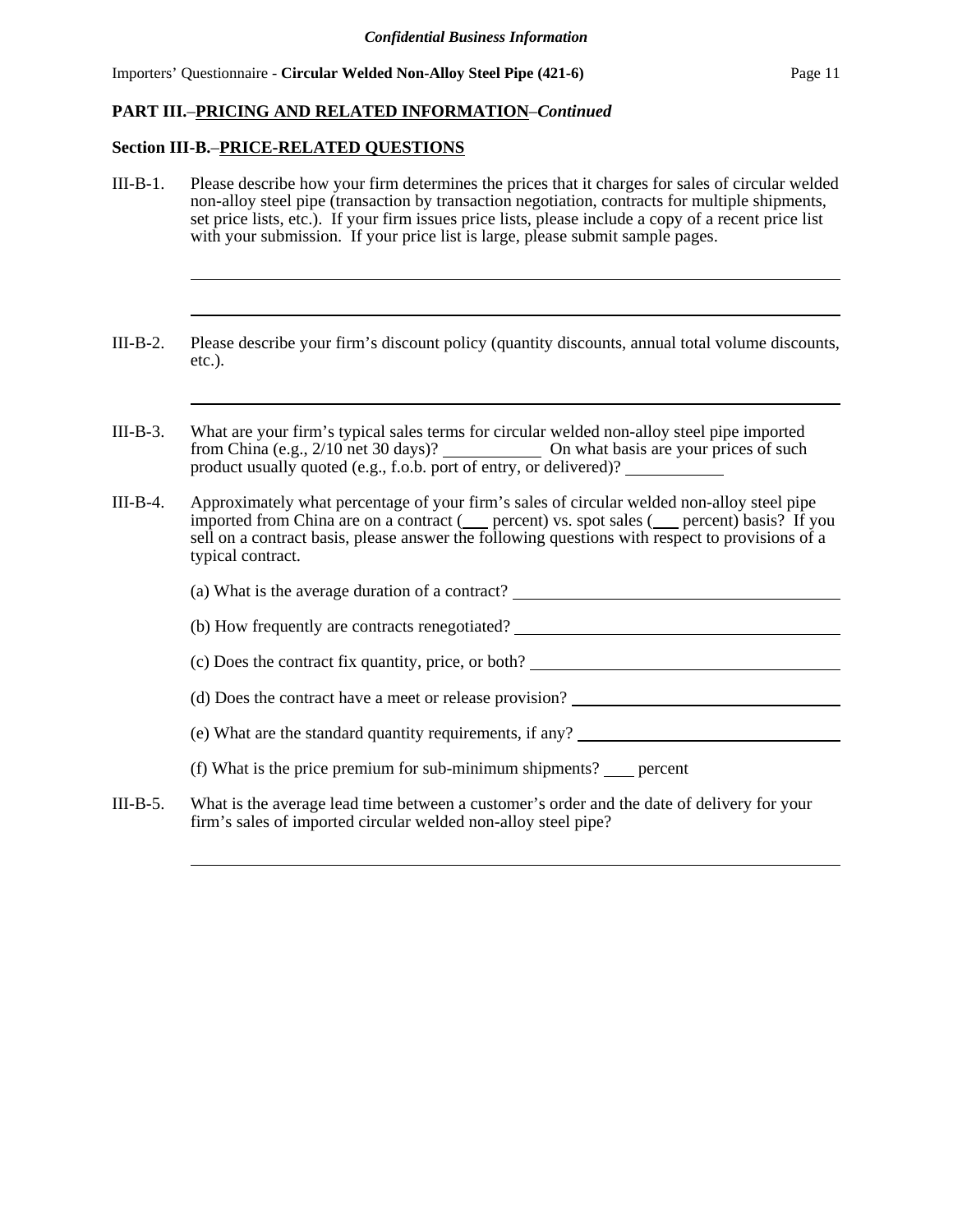#### **Section III-B.**–**PRICE-RELATED QUESTIONS**–*Continued*

III-B-6. What is the approximate percentage of the total delivered value of circular welded non-alloy steel pipe that is accounted for by U.S. inland transportation costs?  $\_\_$  percent. Who generally arranges the transportation to your customers' locations? Your firm  $\_\_$  or purchaser (check one). What proportion of your sales occur within 100 miles of your storage facility or the port of entry? <u>percent</u> 101 to  $1,000$  miles? percent More than 1,000 miles? percent. III-B-7. What is the geographic market area in the United States served by your firm's imports of circular welded non-alloy steel pipe from China? III-B-8. What other products may be substitutes for circular welded non-alloy steel pipe? III-B-9. Describe the end uses of the circular welded non-alloy steel pipe that you import from China. For each end use product, what percentage of the total cost is accounted for by circular welded non-alloy steel pipe? III-B-10. How has the demand within the United States (and outside the United States if known) for circular welded non-alloy steel pipe changed since January 1, 2000? What were the principal factors affecting changes in demand? III-B-11. Have there been any significant changes in the product range or marketing of circular welded non-alloy steel pipe in the past five years?  $\Box$  No  $\Box$  Yes–Please describe.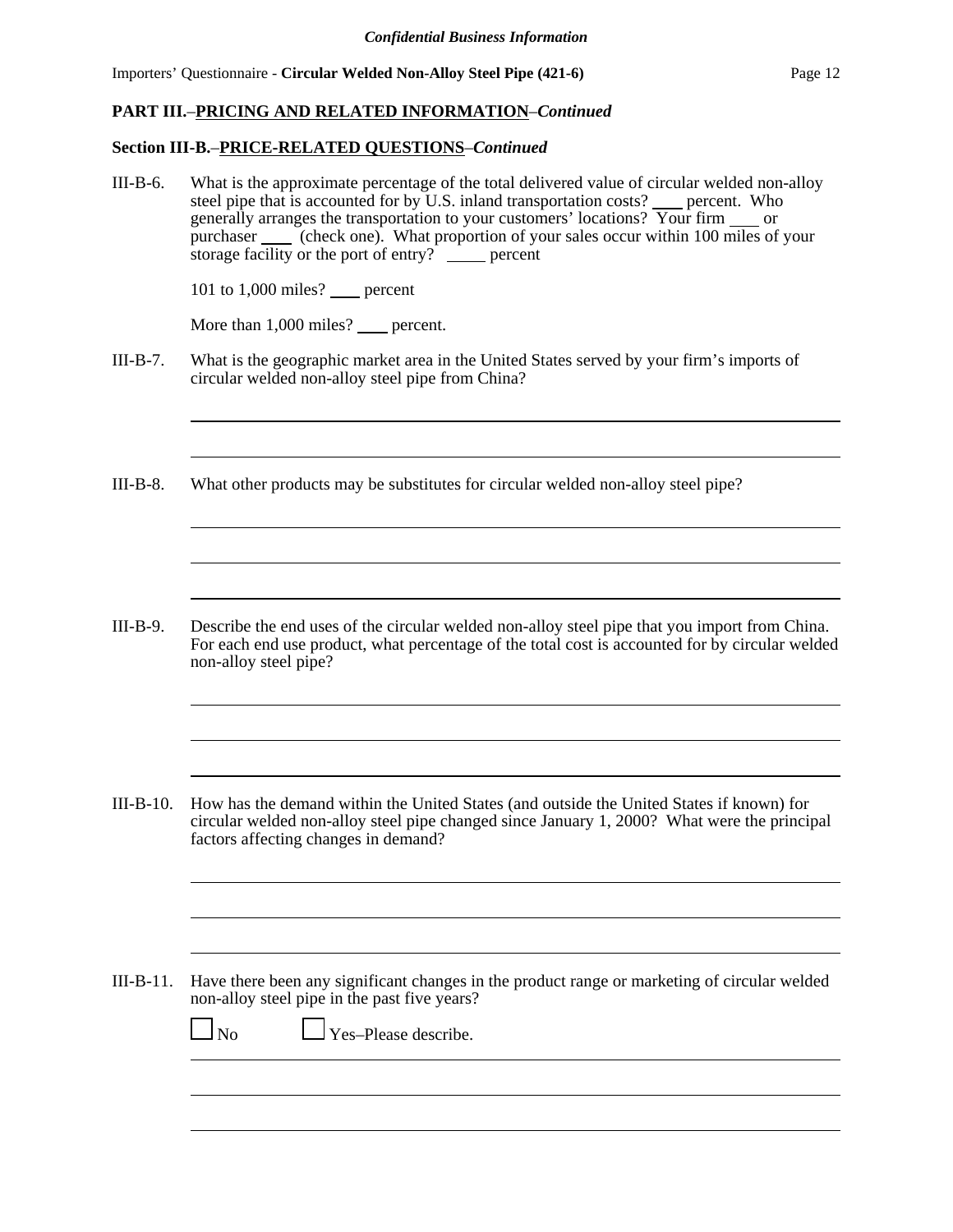## **Section III-B.**–**PRICE-RELATED QUESTIONS**–*Continued*

|           | III-B-12. Does your firm purchase or sell circular welded non-alloy steel pipe over the internet?<br>$\log$<br>Yes-Please describe, noting the estimated percentage of your firm's total<br>purchases/sales of circular welded non-alloy steel pipe in 2004<br>accounted for by internet transactions.                                                                                                                                                       |
|-----------|--------------------------------------------------------------------------------------------------------------------------------------------------------------------------------------------------------------------------------------------------------------------------------------------------------------------------------------------------------------------------------------------------------------------------------------------------------------|
| IV-B-13.  | a) Do the U.S. firms to which you sell circular welded non-alloy steel pipe require that your<br>firm be qualified before they will purchase circular welded non-alloy steel pipe from you? If<br>yes, please describe, in detail, the qualification process. Include in your description the steps<br>required, the time of the process, the type of unit involved, and the types of customers (end<br>user, distributor, etc.) that require qualification. |
|           | b) Since January 1, 2000, has your firm ever failed to qualify to supply circular welded non-<br>alloy steel pipe to a U.S. customer? Yes ______ No _____. If yes, please give the date, customer<br>name, type of circular welded non-alloy steel pipe unit(s), and the reason for the failure to<br>qualify.                                                                                                                                               |
| III-B-14. | Are the U.S.-produced and imported circular welded non-alloy steel pipe from China used<br>interchangeably (i.e., can they physically be used in the same applications)?<br>$\mathbf{\mathbf{\mathsf{\Gamma}}}\mathbf{Yes}$<br>No--Please explain.                                                                                                                                                                                                           |
| III-B-15. | Are the U.S.-produced and <b>NONSUBJECT</b> imported circular welded non-alloy steel pipe (i.e.,<br>products imported from countries other than China) generally used interchangeably?<br>Yes<br>No--Please explain, by country.                                                                                                                                                                                                                             |
|           |                                                                                                                                                                                                                                                                                                                                                                                                                                                              |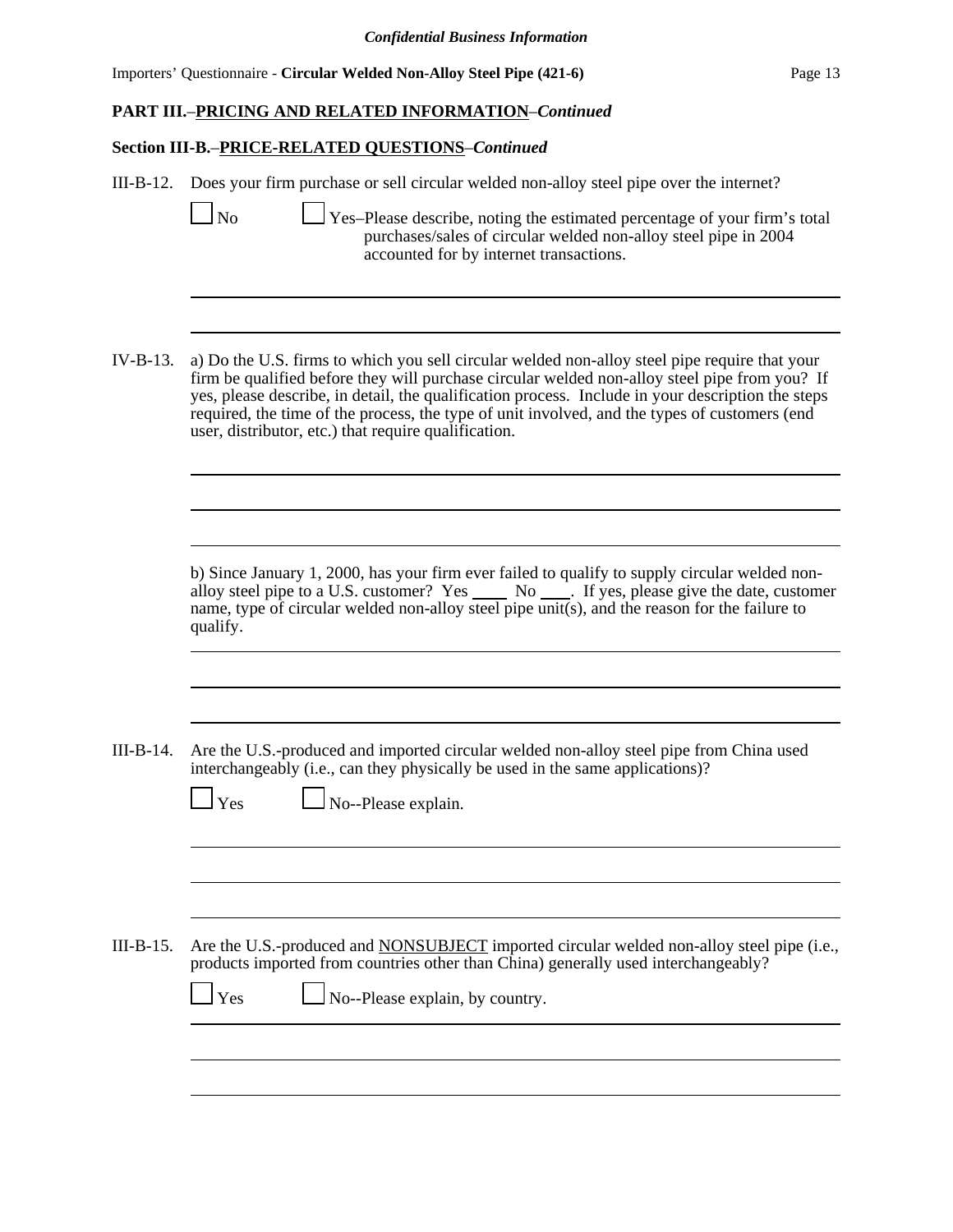## **Section III-B.**–**PRICE-RELATED QUESTIONS**–*Continued*

| $III-B-16.$ | Are NONSUBJECT imported circular welded non-alloy steel pipe and imported circular<br>welded non-alloy steel pipe from China used interchangeably?                                                                                                                                                                                                                                                                                                                                                                                               |  |  |  |  |  |  |
|-------------|--------------------------------------------------------------------------------------------------------------------------------------------------------------------------------------------------------------------------------------------------------------------------------------------------------------------------------------------------------------------------------------------------------------------------------------------------------------------------------------------------------------------------------------------------|--|--|--|--|--|--|
|             | No--Please explain, by country.<br>Yes                                                                                                                                                                                                                                                                                                                                                                                                                                                                                                           |  |  |  |  |  |  |
|             |                                                                                                                                                                                                                                                                                                                                                                                                                                                                                                                                                  |  |  |  |  |  |  |
| $III-B-17.$ | Are there any differences in product characteristics or sales conditions between U.S.-produced<br>circular welded non-alloy steel pipe and circular welded non-alloy steel pipe imported from<br>China that are a significant factor in your firm's sales of circular welded non-alloy steel pipe?<br>$\Box$ No<br>Yes--Please describe any such advantages or disadvantages of the<br>domestic products vis-a-vis the imported products (e.g., quality,<br>availability, transportation network, product range, technical support,<br>$etc.$ ). |  |  |  |  |  |  |
|             |                                                                                                                                                                                                                                                                                                                                                                                                                                                                                                                                                  |  |  |  |  |  |  |
| $III-B-18.$ | Are there any differences in product characteristics or sales conditions between U.S.-produced<br>circular welded non-alloy steel pipe and <b>NONSUBJECT</b> imported circular welded non-alloy<br>steel pipe that are a significant factor in your firm's sales of circular welded non-alloy steel<br>pipe?                                                                                                                                                                                                                                     |  |  |  |  |  |  |
|             | $\ln$<br>Yes--Please describe any such advantages or disadvantages of the<br>domestic products vis-a-vis the nonsubject imported products, by<br>country of origin.                                                                                                                                                                                                                                                                                                                                                                              |  |  |  |  |  |  |
|             |                                                                                                                                                                                                                                                                                                                                                                                                                                                                                                                                                  |  |  |  |  |  |  |
| $III-B-19.$ | Are there any differences in product characteristics or sales conditions between<br>NONSUBJECT imported circular welded non-alloy steel pipe and imported circular welded<br>non-alloy steel pipe from China that are a significant factor in your firm's sales of circular<br>welded non-alloy steel pipe?<br>$\Box$ No<br>Yes--Please describe, by country, any such advantages or disadvantages                                                                                                                                               |  |  |  |  |  |  |
|             | of the nonsubject imported products vis-a-vis the imported products<br>from China.                                                                                                                                                                                                                                                                                                                                                                                                                                                               |  |  |  |  |  |  |
|             |                                                                                                                                                                                                                                                                                                                                                                                                                                                                                                                                                  |  |  |  |  |  |  |